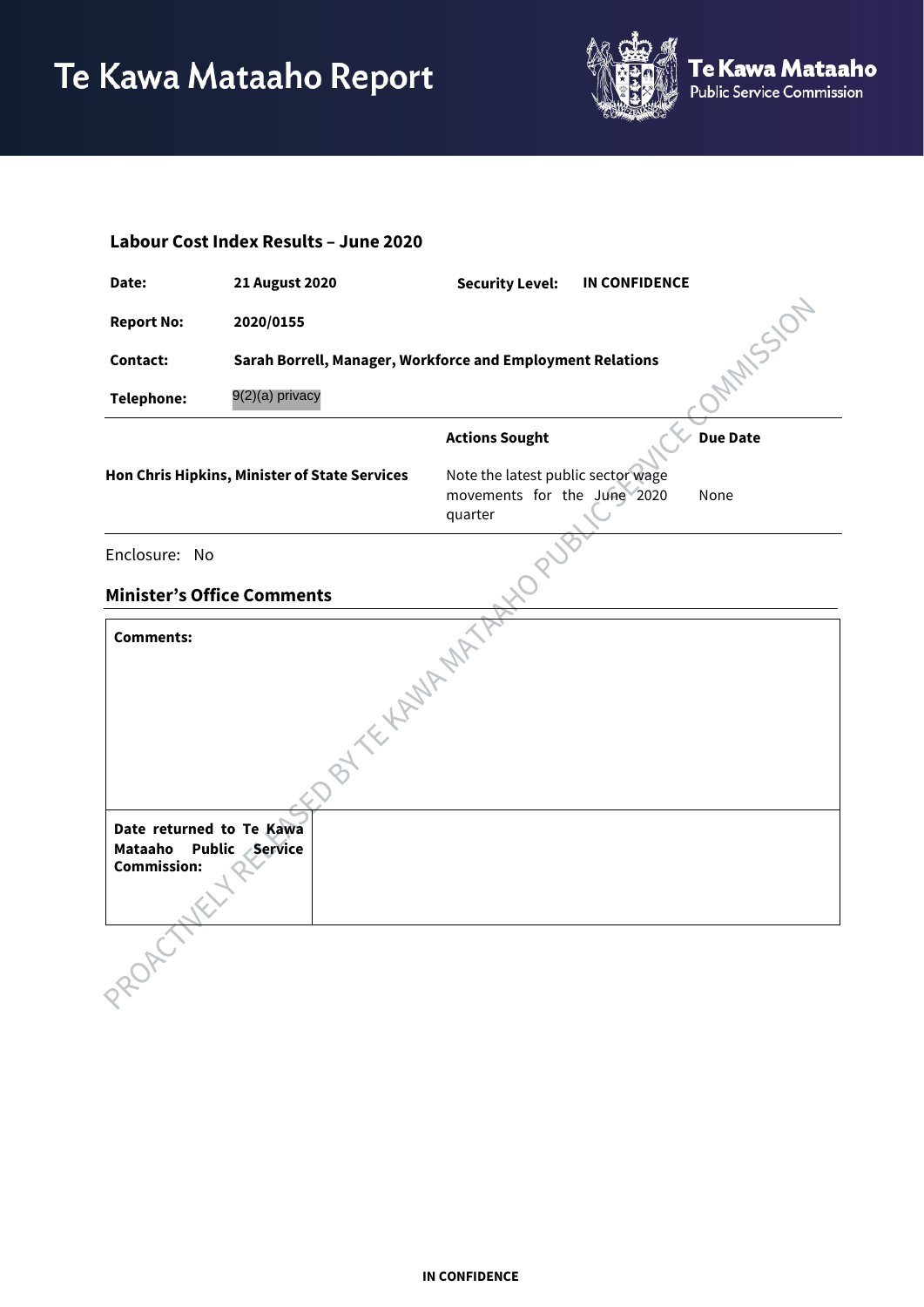### **Executive Summary**

- 1 Each quarter we brief you on the latest wage movements from the Labour Cost Index (LCI) results released by Stats NZ, with a special focus on the public sector.
- 2 Across all sectors, wage growth in the June 2020 quarter was 0.2%, and 2.1% in the year to June 2020. Stats NZ has reported that this is the lowest quarterly increase in the LCI since December 1994. It is not clear yet how much of this result is due to the one-off impact of the lock-down, against the ongoing economic impact of COVID-19.
- 3 In our last LCI report to you [SSC2020/0084], wage increases for the year to March 2020 were 3.2% in the public sector, and 2.4% in the private sector. The latest LCI results show wage growth in the year to June 2020 are 3.0% in the public sector and 1.7% in the private sector.
- 4 No public sector sub-group experienced higher quarterly wage growth in the June 2020 quarter than in the March 2020 quarter. Quarterly wage growth was lower across both public and private sectors, and all sector sub-groups, except for the health sector which experienced wage growth of 0.7% in the June 2020 quarter, unchanged from March 2020. Wage growth was 0.3% in the Education sector, and 0.1% in the public service in the June 2020 quarter.
- 5 A greater proportion of public sector wages are increasing than in the private sector. In the year to June 2020, 77% of workers in the public sector received wage increases (63% in the year to June 2019), compared with 52% in the private sector (57% in the year to June 2019). The 25-percentage point gap is the largest we have seen since we started monitoring this in March 2009
- 6 The guidance on pay restraint in the State sector came into effect this quarter. This does not appear to have had significant impact on the index this quarter, noting that traditionally wage rate increases are the lowest in the June quarter across the public sector, and public sector sub-groups.

# **Recommended Action**

We recommend that you:

- a **note** the latest wage movements in the public sector
- b **agree** that Te Kawa Mataaho Public Service Commission (Te Kawa Mataaho) release this briefing in full once it has been considered by you. This is to meet Te Kawa Mataaho's commitment to proactive release of official information

*Agree/disagree.*

Hon Chris Hipkins **Minister of State Services**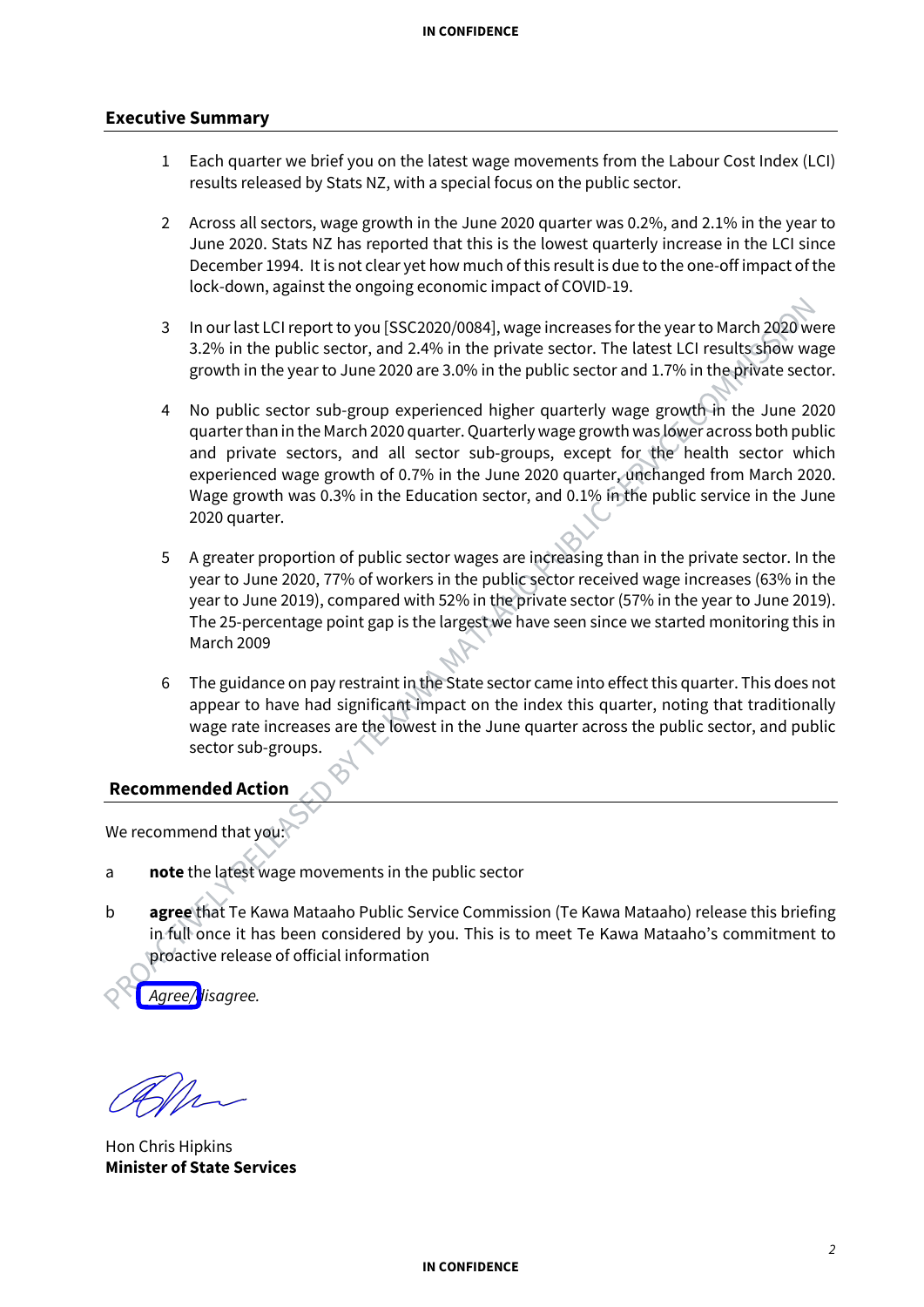# **Te Kawa Mataaho Report: Labour Cost Index (LCI) Results – June 2020 Quarter**

## **Purpose of Report**

- 7 Each quarter we brief you on the latest LCI results, with a special focus on the public sector. Te Kawa Mataaho uses the LCI to monitor and oversee wage movements, including bargaining outcomes, in the State sector.
- 8 The LCI is released quarterly by Stats NZ. It measures changes in salary and wage rates in the labour market, for the same quality and quantity of labour. The Index changes with changes in the price of labour, holding the volume of labour (quality and quantity) static. Stats NZ notes that pay rate changes due to, for example, a reduction in hours worked due to COVID-19, would be excluded from the Index as this represents a change in the volume, not price, of labour.

# **Public and private sector annual movement in salary and wage rates**

### **Public and private sectors**

- 9 This LCI report begins to reflect the state of the labour market following the initial COVID lockdown. Labour cost data was gathered in mid-May during the transition from alert level 3, to alert level 2, and following the then State Services Commissioner's issuance of guidance on pay restraint in the State sector.
- 10 Quarterly change the latest LCI results indicate that salary and wage (including overtime) rates in the public sector increased by 0.2% in the June 2020 quarter (down from 0.5 % in the March quarter), and also increased by 0.2% in the private sector (down from 0.3% in the March quarter). The increase for all sectors combined was also 0.2%. Stats NZ notes this is the lowest quarterly increase since December 1994. Quarterly inflation rate as measured by the Consumer Price Index (CPI) was down 0.5% in the June 2020 quarter.
- 11 Annual change in the year to June 2020, the annual wage rate increase was 3.0% for the public sector and 1.7% for the private sector. The overall rate was 2.1% for all sectors. Inflation, as measured by the CPI, increased by 1.5% for the year to June 2020. In the public sector, we have now seen an annual increase at or above 3.0% for four consecutive quarters, sustained by high quarterly wage growth in the September 2019 quarter, which resulted from pay increases for Teachers, Nurses, and Police Constabulary that quarter.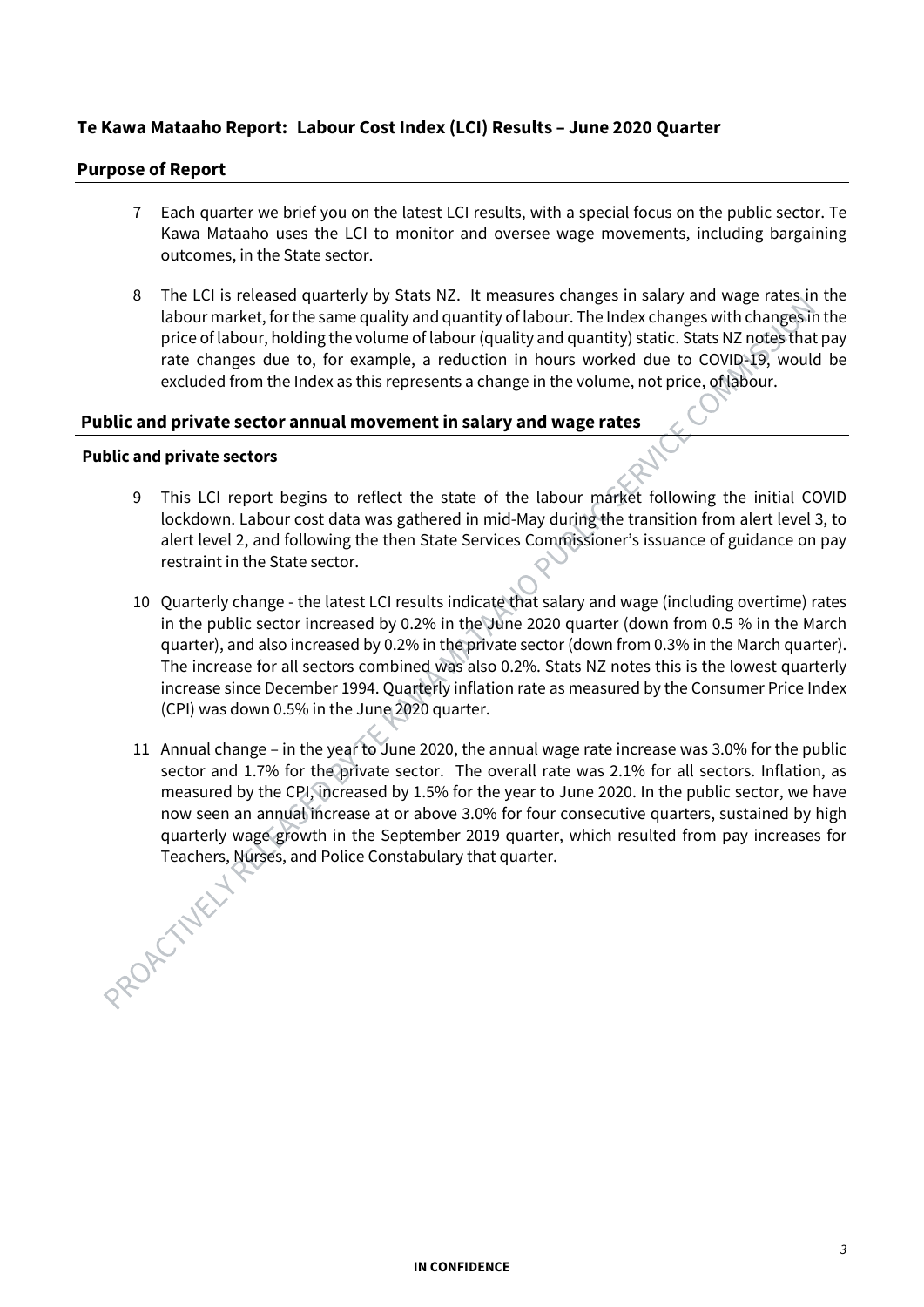

Figure 1: Public and private sector annual movement in salary and wage rates (percentage change from same quarter of previous year), 2006-2020

- 12 Figure 1 compares annual wage movements (including overtime) for the public and private sectors since the March 2006 quarter.
- 13 Over the period, March 2010 to June 2020 public sector wage growth had tracked below the private sector in most quarters. Public sector wage rates grew at an average pace of 1.7% per year over this period, compared to a faster pace in the private sector of 1.9% per year. This period does not include wage rate movements during or before the Global Financial Crisis (GFC) of 2008, while the longer time-series in Figure 1 does include the effect of the GFC. While the effects of the lockdown to stem the spread of COVID-19 are not fully represented in the current report, a longer time series places the current data in the wider context.
- 14 It is of interest that there was a sustained decline in wage growth rates following the GFC in the public sector, and a shorter, steeper, decline followed by a period of more moderate rises in the private sector. The decline in annual wage growth between the March and June 2020 quarters is greater in the private sector (-0.7 percentage points) than in the public sector (-0.2 percentage points). This is similar to what we saw in late 2008 as the impact of the GFC began. Between the September and December 2008 quarters, the wage rate increases in the private sector declined more (-0,5 percentage points) than the public sector (-0.1 percentage points). We will watch to see if the aforementioned post-GFC trend emerges over the next quarters.
- 15 Average wage growth in the private sector has fallen below the 5-year trend for the first time since the June 2017 quarter, due to the lower wage growth in the private sector this quarter.

# **Public** sector

- 16 Of the collective agreements in the public sector which we monitor, approximately 2,500 FTE received increases due to the implementation of pay rates in new or historically settled Collective Agreements. Nearly all of these FTE are in the Health Sector. In District Health Board multiemployer collective agreements, increases of 7.5% have been paid to Lab Technicians, and increases of 6% have been paid to Service and Food Workers.
- 17 As we have previously reported, high public sector wage growth in the September 2019 quarter, caused by the outcomes of settlements in collective bargaining for Teachers, Nurses, and Police

#### **IN CONFIDENCE**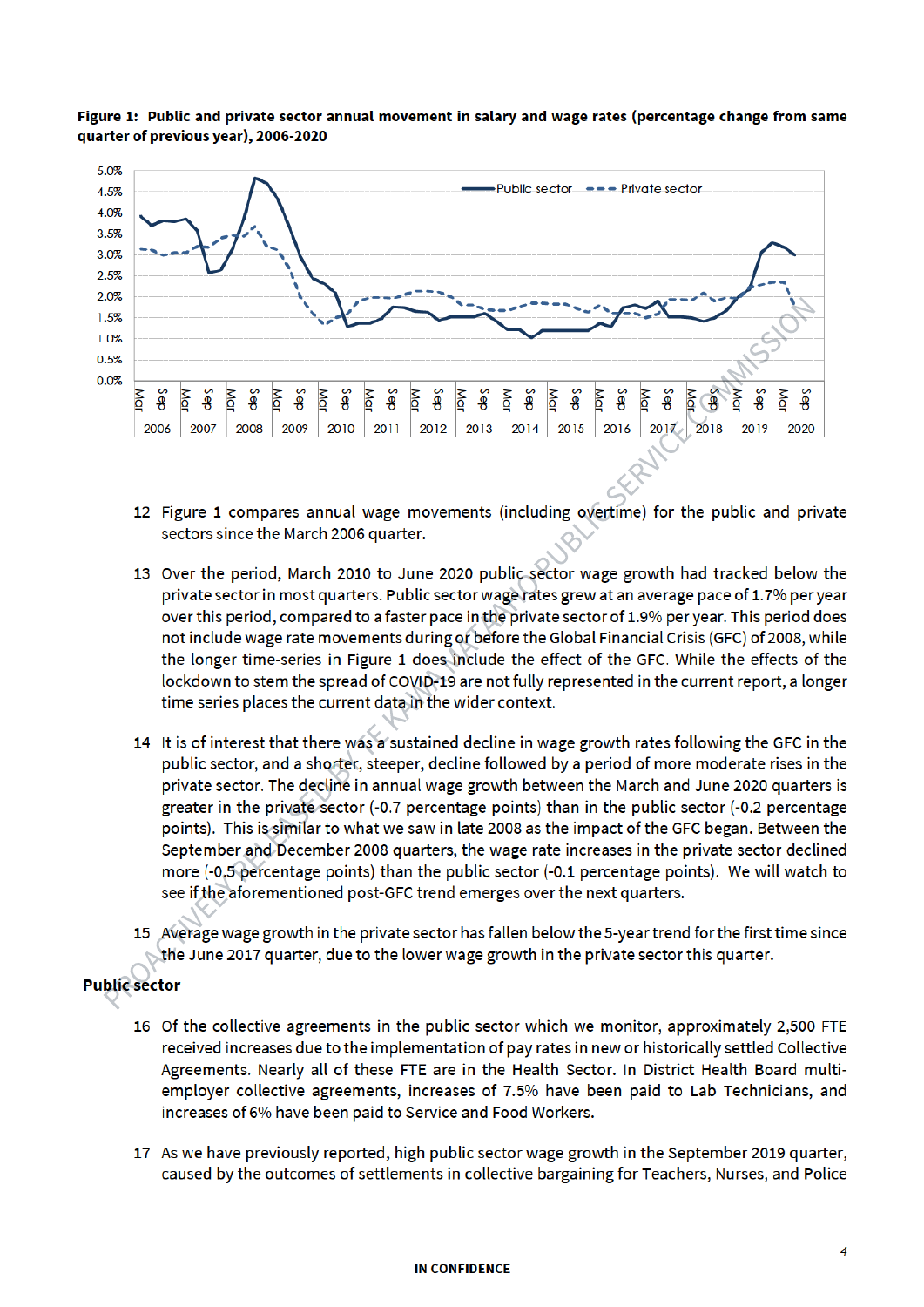Constabulary, has continued to influence annual growth rates. This will have likely tempered the impact of pay restraint on the June 2020 quarter results.

### **Sub-groups within the public sector**

- 18 Central government wage rates increased 0.3% in the quarter to June 2020, and 3.2% in the year to June 2020. This includes increases in the Health sector, Education sector, public service, and the Other Central Government group (excluding State-owned enterprises).
- 18.1 Education sector wage increases were 0.3% in the latest quarter, and 3.5% in the year to June 2020.
- 18.2 Health sector wage increases were 0.7% in the latest quarter, and 4.2% in the year to June 2020.
- 18.3 Public service wage increases were 0.1% in the latest quarter, and 3.0% in the year to June 2020.
- 18.4 Other Central Government group wages did not change (a movement of 0.0%) in the latest quarter, and 2.3% in the year to June 2020.
	- 19 Local Government wages did not change (a movement of  $0.0\%$ ) in the latest quarter, and increased 2.1% in the year to June 2020.
	- 20 Wage rate increases are typically lower in the June quarter. Since 2010, June quarter increases average 0.15% in the Other Central Government group (Police, Defence Force, ACC, and other Crown Entities) and 0.25% in Local Government. Quarters with 0.0% wage rate movements in these sector sub-groups are not unprecedented. No public sector sub-group experienced higher quarterly wage growth in the June 2020 quarter than in the March 2020 quarter.

# **Labour Cost Index - wage movements by sector and Consumer Price Index**

21 Figure 2 shows the long-term trend in wage movements of selected sectors since March 2010 on a cumulative basis. Successive quarters in which wage movements in the private sector have exceeded those in the public sector have led to the gap in their cumulative wage movements becoming wider over time. This trend has been reversing since late 2018.<br>
And the contract of the contract of the contract of the contract of the contract of the contract of the contract of the contract of the contract of

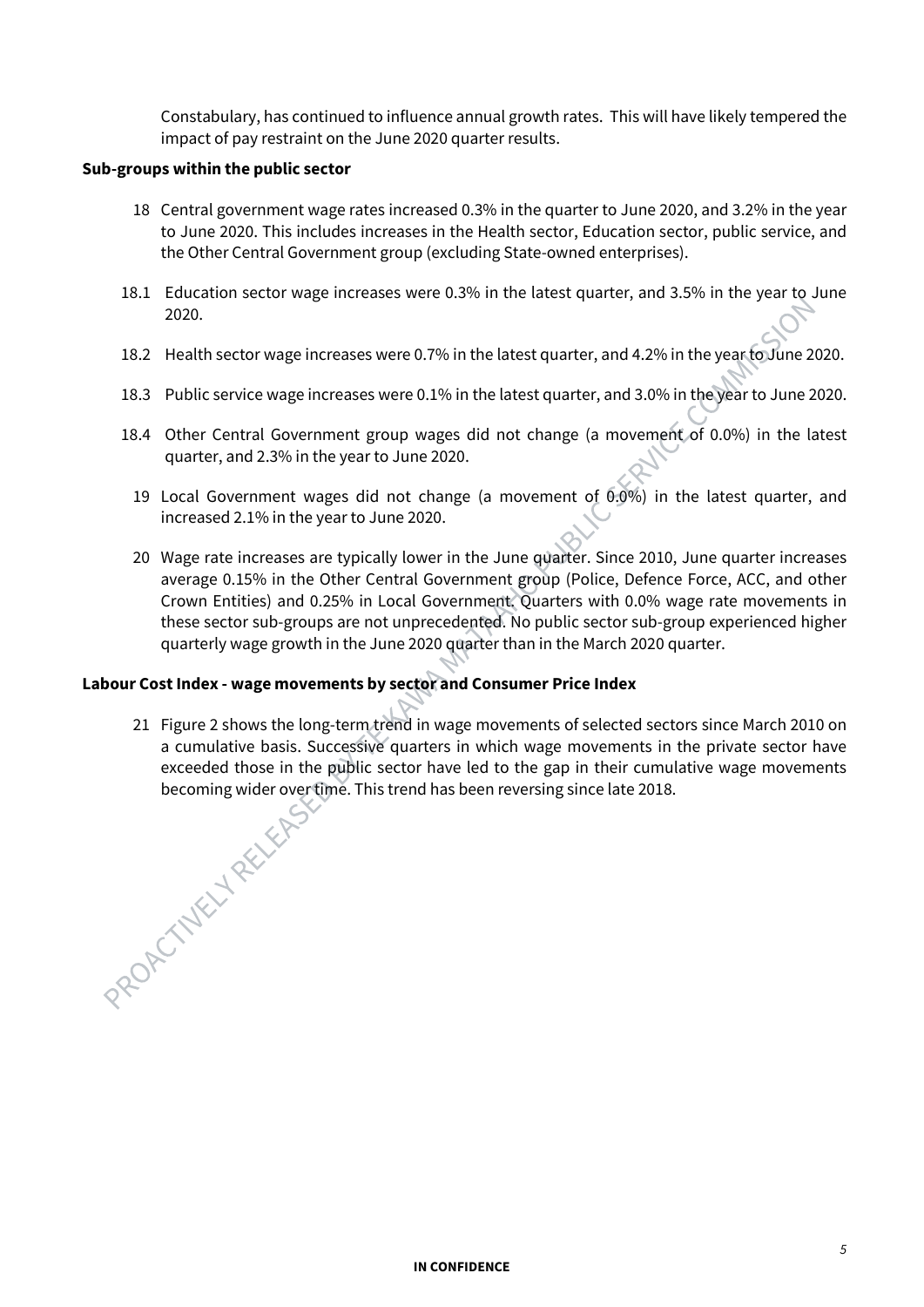

#### Figure 2: Labour Cost Index - wage movements by sector and CPI (cumulative % change since March 2010)

- 22 Cumulative increases to wage movements in the Health sector have accelerated since the September 2018 quarter, and now trails cumulative wage growth in the private sector by 0.3 percentage points since March 2010. The cumulative wage growth gap (since 2010) between the health sector and the public service has expanded from 3.1 percentage points last quarter, to 3.8 percentage points this quarter.
- 23 Wage growth in the Public and Private sectors, and all monitored public sector sub-groups outstripped CPI growth in the June 2020 quarter. While wage growth is lower in the June 2020 quarter compared to the March 2020 quarter, it remained positive, while the CPI fell 0.5% in the June 2020 quarter. The fall in the CPI was driven by the impact of COVID-19 on petrol and hotel and motel prices.
- 24 Table 1 shows the wage movements of various sectors on a quarterly, six-monthly and annual basis. PROPETTAKLY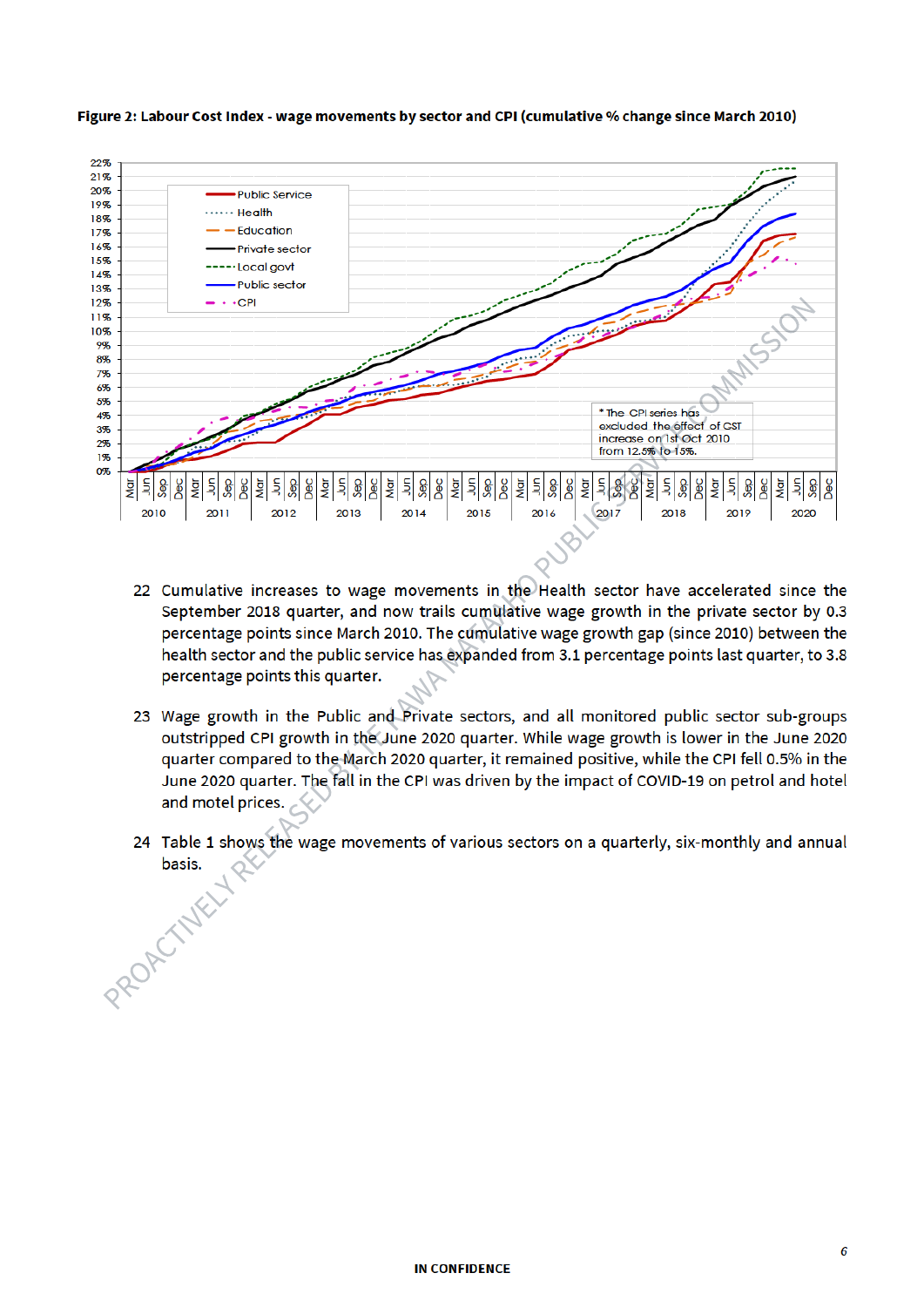#### **Table 1: Movements in wage rates by sector - quarterly, six-monthly and annually to June 2020**

| <b>Sectors and Sub-sectors</b>    | <b>LCI Movement in Salary and Wage Rates</b> |             |         |  |
|-----------------------------------|----------------------------------------------|-------------|---------|--|
|                                   | Quarterly                                    | Six-Monthly | Annual  |  |
| All sectors                       | 0.2%                                         | $0.6\%$     | $2.1\%$ |  |
| Private sector                    | $0.2\%$                                      | $0.6\%$     | 1.7%    |  |
| Public sector                     | 0.2%                                         | 0.8%        | $3.0\%$ |  |
| <b>Local Government</b>           | $0.0\%$                                      | 0.2%        | 2.1%    |  |
| Central Government**              | 0.3%                                         | $0.9\%$     | $3.2\%$ |  |
| Public Service*                   | $0.1\%$                                      | $0.4\%$     | 3.0%    |  |
| Health                            | $0.7\%$                                      | 1.5%        | 4.2%    |  |
| Education                         | 0.3%                                         | 1.1%        | 3.5%    |  |
| Other Central Government*         | $0.0\%$                                      | 0.2%        | 2.3%    |  |
| <b>Consumer Price Index (CPI)</b> | $-0.5\%$                                     | 0.3%        | 1.5%    |  |

\* Unpublished information from SSC's special cut of LCI results, provided by Stats NZ.

\*\* Central Government - includes Public Service (departments & ministries), Health Sector, Education Sector,

State-owned Enterprises and Other Central Government (Police, Defence Force, ACC and other crown agencies).

## **Proportion of workers receiving wage increases**

- 25 Minimum wage earners received an increase this quarter due to the increase to statutory minimum wage on 1 April 2020. This change has minimal direct impact on pay rates in the public service.
- 26 Twelve percent of public sector wage rates increased in the June 2020 quarter (14% in the private sector) It is not unusual, in the public sector, for more wage rates to move in the September and December quarters than in the March and June quarters.
- 27 In the year to June 2020, 77% of public sector wage rates increased (52% in the private sector), compared with 63% in the public sector year to June 2019 quarter (57% in the private sector). The 25-percentage points gap in the June 2020 quarter is the largest gap we have seen since we began monitoring this in March 2009 and is driven by the high proportion of staff receiving increases in the public sector.

# **Looking ahead to the September 2020 quarter**

- 28 On 28 April 2020, the then State Services Commissioner sent a letter to chief executives in the State sector to outline expectations for pay restraint in their agencies. Collective agreement settlements and individual remuneration increases will be affected by this. The impact of public service departments implementing pay restraint for individual remuneration should be felt in the September and December quarters, as most individual remuneration increases have, historically, been applied from 1 July yearly.
- 29 Current collective agreement obligations must be met when they require an increase to pay. A result of this will see 3% increases paid to each of Police Constabulary, Primary Teachers, and Secondary Teachers from 1 July 2020 (approximately 77,000 FTE combined).
- 30 From the collective agreements we monitor, we expect a further approximately 19,000 FTE to receive increases of between 1% and 3% in the public service, education, and health sectors as a result of existing commitments.

#### **IN CONFIDENCE**